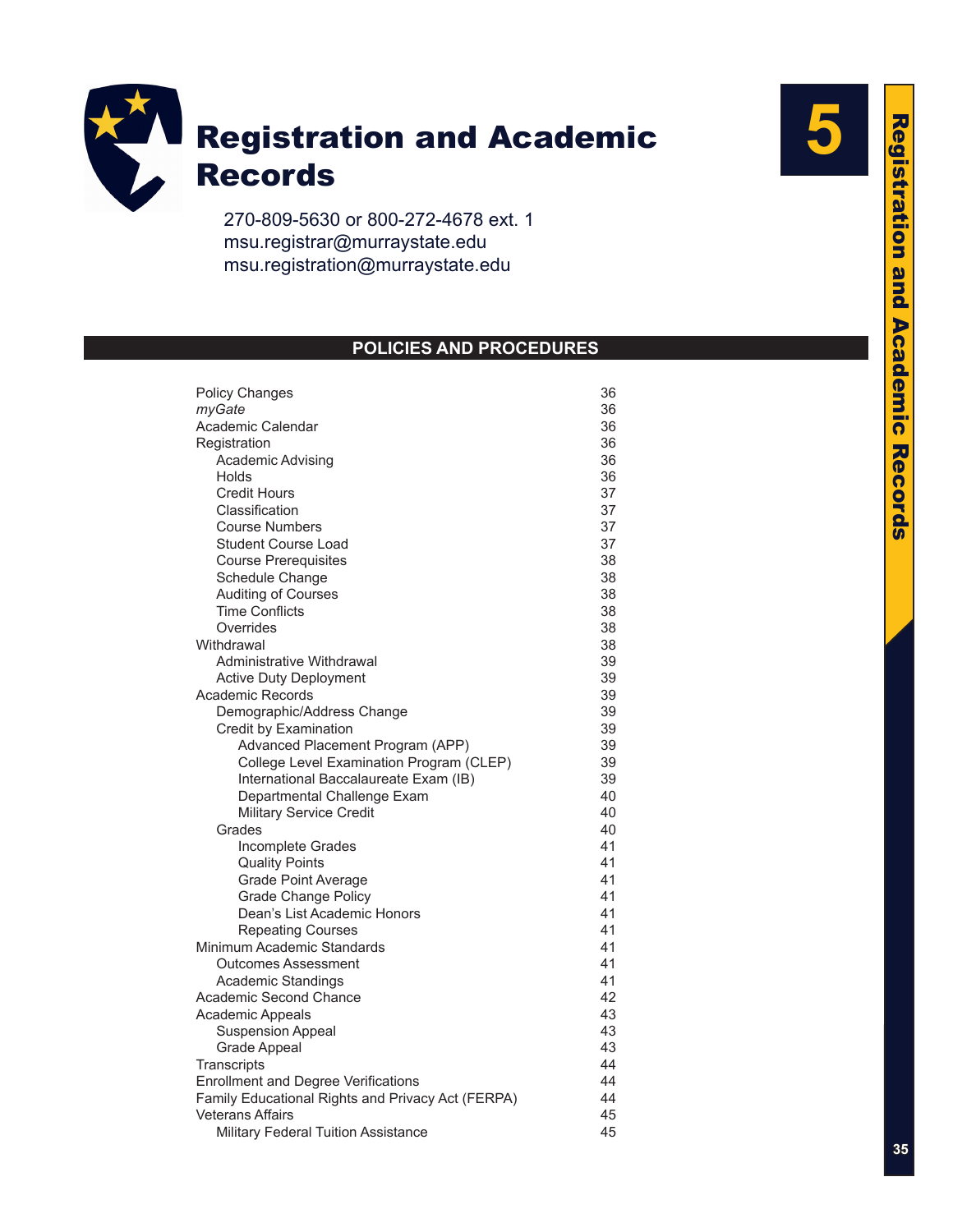# <span id="page-1-0"></span>Office of the Registrar

For information regarding registration, graduation, degree audits, *myGate*, grade policies, and for instructions to request a transcript, see the Registrar's website at www.murraystate.edu/registrar. Questions may be directed to the Office of the Registrar at 270-809-5630 or 800-272-4678 (extension 1), or in writing to the Office of the Registrar, 113 Sparks Hall, Murray, KY 42071-3312, or by email at msu.regis trar@murraystate.edu. The Office of the Registrar considers Murray State email to be the primary and official source of communication.

# Policy Changes

Murray State University reserves the right to modify regulations regarding admission, registration, drop/add, course offerings/arrange ments, curricula, retention, graduation, and other functions of the university. Such regulations shall govern both old and new students and are effective when adopted. A schedule of classes and updated information may be found on *myGate* and www.murraystate.edu. The University reserves the right to make any policy changes or adjustments in the *Academic Bulletin* which are deemed necessary.

# myGate

Murray State University provides a secure portal to an on-line information network (*myGate*) to students and faculty. The system provides up-to-date access to students enabling them to register and view their class schedules, grade reports, transcripts, degree audits, account balances, 1098T tax information, student loan notices, contact information, personal information (majors, advisors, residential college, GPA, etc.), and account holds. Students also use *myGate* for register for class, add/drop class, withdraw from the semester, request enrollment verification, apply for graduation, request transcripts, and update contact information. This system is in on-going development, so other features will be added. **It is the student's responsibility to check their** *myGate* **account regularly and to keep all contact informa tion current.** More information can be found on the Registrar's website (www.murraystate.edu/registrar) or by clicking the *myGate* link on the www.murraystate.edu home page.

Students may choose to release non-directory (confidential) information to certain individuals by completing the Consent to Release Student Information process on their *myGate*. Refer to the FERPA section found later in this chapter.

If you cannot log into *myGate* because you have forgotten your password, contact the Help Desk at (270) 809-2346.

# 2016-2017 Academic Calendar

For additional information regarding the official university academic calendar visit *myGate* or www.murraystate.edu.

| <b>Fall 2016</b>         | Spring 2017     | Summer 2017                                    |
|--------------------------|-----------------|------------------------------------------------|
| August 16                | January 17      | <b>May 15</b>                                  |
| October $6 - 7$<br>$---$ | $---$           | $\cdots$                                       |
| $---$<br>$---$           | March $20 - 24$ | $- - - -$                                      |
| September 5              | January 16      | May 29 & July 4                                |
| December 2               | May 5           | August 4                                       |
| December $3 - 9$<br>---- | May $6 - 12$    | ----                                           |
| December 10<br>----      | May 13          | $- - - -$                                      |
|                          |                 | <b>Winter 2016</b><br>December 12<br>January 4 |

Murray State University reserves the right to modify the academic calendar as deemed necessary.

# Registration

Students who have been enrolled at Murray State in at least one regular term within the two years preceding the registration term will be in the active registration file. All other students must file a formal application for admission or readmission to determine their registra tion status. Refer to the section on admission or readmission in the *Undergraduate Admissions* or *Graduate Admissions* chapter.

Registration for qualified students at Murray State is via an on-line process on *myGate*. Questions may be directed to the Registration Office at 270-809-2394 or email, msu.registration@murraystate.edu. Refer to the university calendar, available on *myGate* or the Murray State website, for exact dates and times.

As a part of the Freshman Year Experience, new freshmen have an opportunity to schedule for the fall term during a summer orienta tion session. Graduate students who wish to take advantage of advanced scheduling must be admitted by the following deadlines: April 1 for summer and fall terms, and November 1 for the spring term. Others may schedule after they are admitted. Reference should be made to the official university calendar for the advanced scheduling dates for currently enrolled students. Specific scheduling times are assigned during advanced scheduling. Assignments are based on the number of semester hours recorded on the student's MSU record plus the hours enrolled (in progress) at the time scheduling takes place. **A student who attends a class without being properly enrolled will not re ceive credit. Courses must be scheduled in the semester in which the actual coursework is completed. Attendance is expected on the first day of classes.** Before a student is considered registered, he/she must be properly enrolled in class and have made payment of required tuition and fees. Once a student is officially enrolled in a course, he/she will gain access to their courses on Canvas.

# **Academic Advising**

Before a student may schedule, he or she must have consulted with an academic advisor about his or her proposed class schedule. Un dergraduate students have a block on their registration access that can only be released by their assigned academic advisor. Intercollegiate Athletics and Honors College students are required to have additional approval from the appropriate program advisor.

# **Holds**

Students should check their *myGate* to view all current holds. Holds must be cleared prior to scheduling classes. Students with the fol lowing situations will not be permitted to register until the related issue has been resolved: an undergraduate student who has earned 45 semester credit hours and is listed with an "undeclared" major; an undergraduate student who has earned 60 semester credit hours and is completing a major (as opposed to an area) and has not officially declared a second major or a minor; any student with an incomplete admission file; anyone on academic suspension; a student who has any indebtedness to the university; and any student who has completed a degree or certificate and has not been admitted to a new program or status.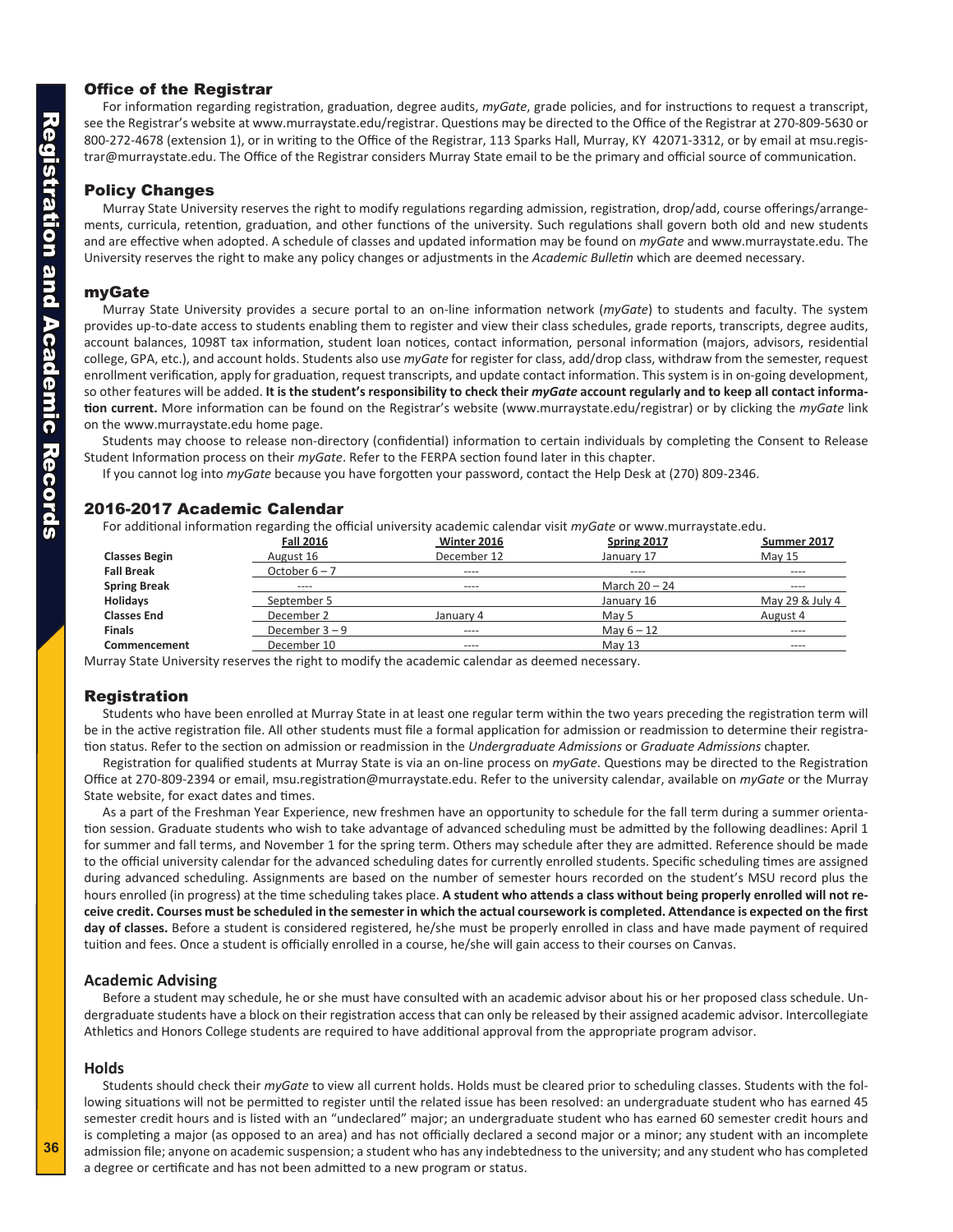# <span id="page-2-0"></span>**Credit Hours**

Murray State University maintains high academic standards in its curricular offerings with processes in place to ensure consistency in credit hours awarded and appropriate designation for the level of course content. The university operates on a semester system with one hour of credit equal to a minimum of fifteen one-hour sessions of lecture or thirty one-hour sessions of laboratory, studio, or practice and two hours of out-of-class work each week, or the equivalent based on the length of semester. All courses are reviewed for credit hour com pliance and approved by the University Academic Council based on proposals submitted by an academic department and routed through its academic college/school. It is the responsibility of each academic department to monitor its courses for appropriate content and to determine the appropriate level and amount of credit awarded for course completion.

It is the practice of Murray State to be consistent in its course requirements, academic rigor, credit hour award, and expectation of student performance for any given course, regardless of course level, format, or mode of course delivery. If a course is offered both in a traditional campus-based format and via an asynchronous, distance-based model, the content and credit awarded must be equivalent. For curricular components offered only as distance-based courses, the academic department is expected to provide a determination and justi fication for the appropriate amount of credit awarded. This determination is based on an expectation that a fixed number of credit hours is assigned for the successful completion of course activities and achievement of course competencies as stated in the course syllabus.

Each academic year consists of a fall term that begins in August, a winter term that begins in December, a spring term that begins in January, and a summer term that begins in May and includes several sessions of varying durations. Each term may contain parts-of-term within that semester where classes begin and end at a different time than a 'full semester course '. These parts-of-term classes are wholly contained within a single term. All grades for parts-of-term courses will be recorded at the end of the entire term. Due to the nature of scheduling courses during certain times within respective terms, the university may approve a credit hour equal to 50-minutes of instruc tional time each week or the equivalent thereof. In all cases, the instructor is expected to utilize extra out-of-class communication and activities with the student to justify any time modification.

# **Classification**

**All students must comply with University policies, regardless of classification.** 

| Undergraduate Level   |                                                                                              |
|-----------------------|----------------------------------------------------------------------------------------------|
| Freshman              | fewer than 30 semester hours of earned credit                                                |
| Sophomore             | 30 to 59.9 semester hours of earned credit                                                   |
| Junior                | 60 to 89.9 semester hours of earned credit                                                   |
| <b>Seniors</b>        | a minimum of 90 semester hours of earned credit                                              |
| Post-Baccalaureate    | students taking undergraduate classes after receiving a baccalaureate or higher level degree |
| <b>Graduate Level</b> |                                                                                              |
| Graduate              | students working on an advanced certificate, degree, or certification                        |

### **Course Numbers**

The numbers used to identify courses are as follows:

| 001-099 | special category post-secondary and/or developmental courses                     |
|---------|----------------------------------------------------------------------------------|
| 100-299 | lower division undergraduate courses                                             |
| 300-499 | upper division undergraduate courses                                             |
| 500-599 | upper division undergraduate courses (requires at least a junior classification) |
| 600-799 | graduate courses                                                                 |
| 800-999 | doctoral courses                                                                 |
|         |                                                                                  |

(Students desiring graduate credit must be admitted to graduate studies prior to scheduling a 600-level or higher course. As of Spring 2011, 500-level classes are for undergraduate credit only and cannot be used to fulfill requirements for a master's or specialist degree.)

# **Student Course Load**

Audited and developmental classes are included when determining the total hours in a student's course load.

#### **•Undergraduate Students**

The minimum full-time undergraduate course load is 12 semester hours. The typical load is 16 hours. Students pursuing approved cooperative education/internship credit will be considered full-time students with fewer than 12 semester hours. Students admitted with conditions or admitted with restrictions, and those who are on academic warning or academic probation are restricted to 16 hours. Since the maximum load without special approval for other undergraduate students is 19 semester hours, it is not possible to schedule for more than 19 hours via *myGate*. If an exception is to be made in any individual instance, the undergraduate student must be at least sophomore standing and have an overall grade point average of at least 3.00 or have earned at least 12 hours with a 3.00 for the previous semester. If the minimum GPA requirements are met, an approved Undergraduate Overload form, signed by the student's academic advisor and col legiate/school dean must be taken to the Registration Office, Sparks Hall. Under no circumstances may an undergraduate student enroll in more than 22 semester hours without approval and a letter of justification from the student's collegiate dean and the Provost and Vice President for Academic Affairs.

A student enrolled concurrently at Murray State and another collegiate institution may not enroll in a combined course load that ex ceeds the applicable Murray State student load regulation.

Freshman and sophomore students may take 300-level or 400-level courses with the approval of the chair of the department in which the course is offered. Sophomores who will be juniors before a 500-level course begins may schedule for the course, with the understand ing courses may be removed from the schedule if junior status is not attained before the course begins. Only those who are classified as graduate students may take 600-level or higher courses.

For more details on self-paced distance learning courses as they relate to course load, refer to *Regional Academic Outreach* .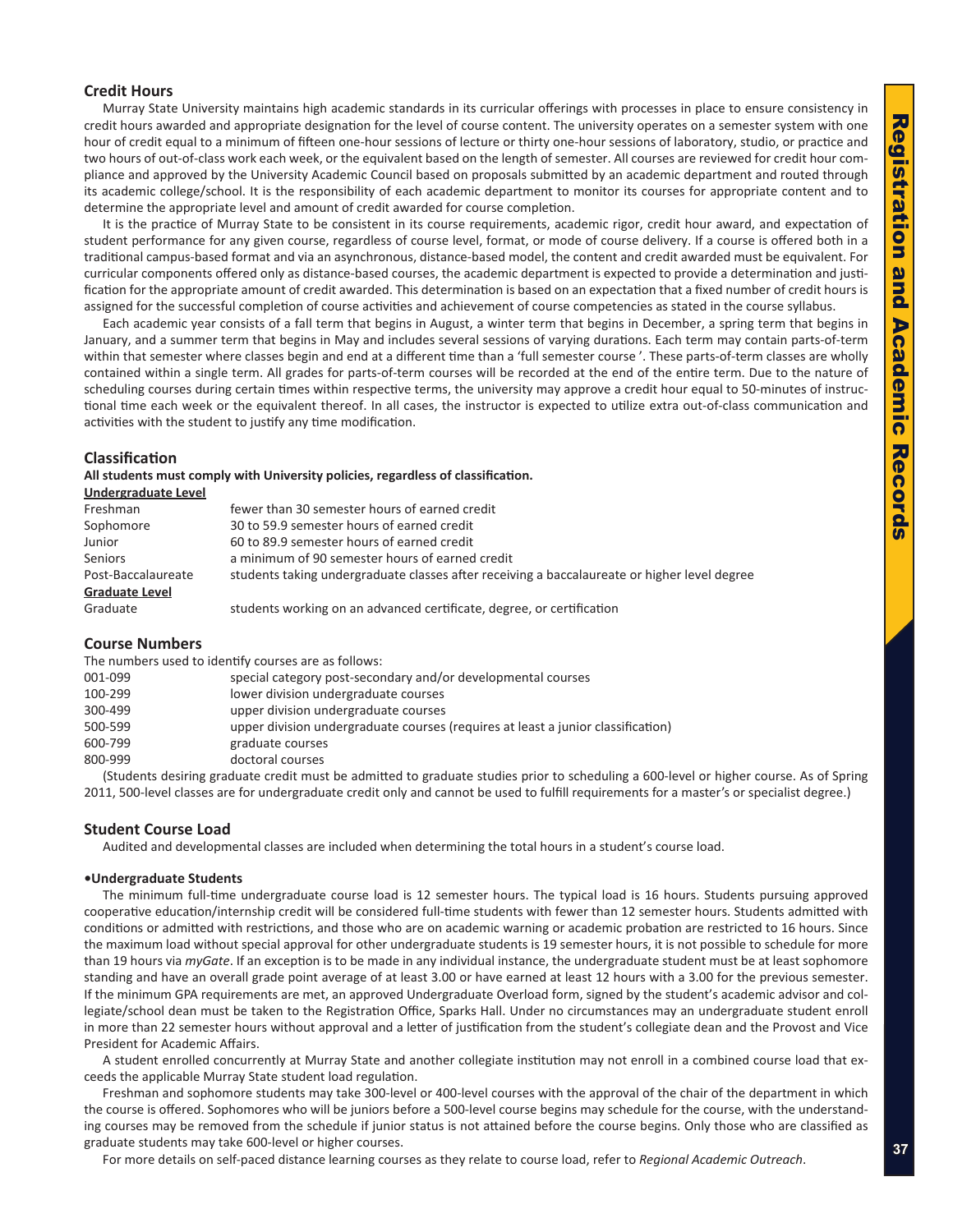# <span id="page-3-0"></span>**•Graduate Students**

Full-time status requires graduate students to be enrolled in a minimum of nine semester hours. The maximum course load, without special approval, is 13 semester hours (maximums include undergraduate and graduate level courses) so it is not possible to schedule for more than 13 hours via *myGate*. For an exception to be granted to an individual, the graduate student must have an overall grade point average of at least 3.00. If the minimum GPA requirement is met, a *Graduate Overload* form signed by the student's program coordinator and collegiate/school dean must be taken to the Registration Office, Sparks Hall. Under no circumstances may a graduate student enroll in more than 16 semester hours: 1) without approval of, and a letter of justification from, the student's collegiate/school dean and signed by the Provost and Vice President for Academic Affairs; and 2) who does not have a cumulative 3.00 GPA. Full-time status for all graduate students is enrollment in a minimum of nine semester hours regardless of Graduate Assistant employment status.

# **Course Prerequisites**

Students are required to comply with the most current course prerequisites at the time they register for the course. The most current course prerequisites are listed on the online schedule of classes found on *myGate* and in the most recent *Academic Bulletin* .

# **Schedule Change**

**NOTE: Dropping below full-time status may affect total fees, benefits, insurance, financial aid, athletic eligibility, veteran benefits, international status, scholarships, etc. It is the student's responsibility to comply with all such policies.**

Any schedule changes should be approved by the student's academic advisor. Additional approval is required for athletes, students in the Honors College, veterans, international students, and those who wish to audit a class. For changes that do not require special approval, the student will use *myGate* during the published drop/add periods. Forms for changes that require special permission should be taken to the Registration Office, in the basement of Sparks Hall, by the published deadline.

Dropping a class before the end of the first drop period will eliminate the course from the student's permanent record. For classes dropped during the second drop period, the student will receive a grade of withdrawn ( *W*). Consult the current university calendar for dates and deadlines.

**Students should review their schedule on** *myGate* **after making changes to verify all transactions have been processed.** 

**Schedule Change Fee. Effective Fall 2014 any course change after the published deadline may be subject to a \$50 schedule change fee.** Please review the Academic Calendar for published add and drop dates at www.murraystate.edu.

# **Auditing of Courses**

An auditor is one who enrolls and participates in a course without expecting to receive academic credit. A student may not schedule for audit or change a course from CREDIT to AUDIT via *myGate*, since the permission and signature of the instructor are required. The audit permission form is available in the Office of the Registrar or on the www.murraystate.edu/registrar website. Students interested in auditing a course must secure written permission from the instructor and discuss course requirements prior to enrolling. The approved audit permission form must be submitted to the Registration Office for processing by the published deadline (see Academic Calendar). The semester hours of an audited class count toward full-time status at Murray State; however, **audited courses do not have credit nor apply to any degree or certificate program and do not figure in completion hours required for NCAA, financial aid, or veterans' benefits eligibility**. Tuition and course fees are the same for credit and audit courses. Courses that were audited may be taken for credit in a later term. Also a class may be audited after having received credit for the course, but an audit grade will not replace/remove an earlier grade. Instructors reserve the right to deny audit permission for their classes.

**Regular class attendance is expected of an auditor. Because audited classes are considered load credit, instructors have the authority to fail an auditing student if he or she does not do the required work, or fails to attend the class.** A successful audit will be recorded on the record with the designation *AU* .

Any change from audit to credit must be done by the last day to add a class. See the university academic calendar for published dead lines. A change from CREDIT to AUDIT must be done by the last day to drop a course with a *W*, and requires the permission of the instructor of the course. Refunds for withdrawals from audited courses are prorated on the same basis as refunds for withdrawals from courses taken for credit.

# **Time Conflicts**

Time conflicts between two different classes may be approved if the time conflict is 15 minutes or less. Time conflicts must be approved by one or both instructors in writing. The student will submit an approved Time Conflict Form to the Registration Office for processing by the last day to add a class (see Academic Calendar). The Audit/Time Conflict Form is found on the Office of the Registrar website, www. murraystate.edu/registrar.

# **Overrides**

Course overrides may be given at the discretion of the individual instructor, chair of the department or dean of the college. Overrides are given by the instructor on *myGate* .

# **Withdrawal**

Students dropping all classes must submit their request to withdraw from the semester via their *myGate* Academics tab. Contact the Office of the Registrar for additional information concerning withdrawal procedures. **Students who do not submit their official withdrawal request will receive failing grades in all of their courses.** Withdrawal requests must be completed by the last date to drop a class with a *W* (see Academic Calendar for detailed withdrawal deadlines). Withdrawals will be recorded on the student's permanent record. Refund policies are published online each semester in the official *Schedule of Fees*.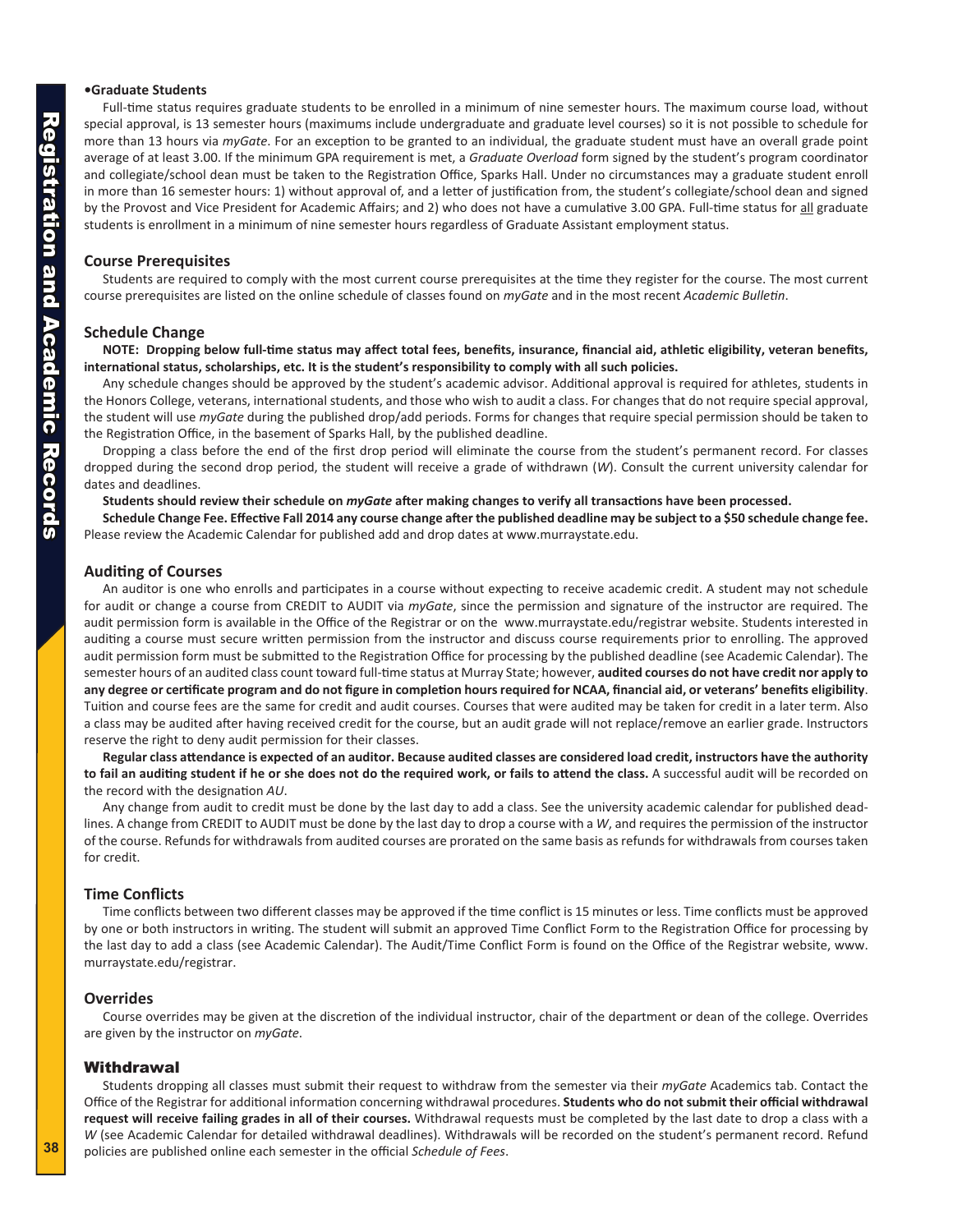<span id="page-4-0"></span>Withdrawing from school before the end of the first drop period will eliminate the courses from the student's permanent record. For withdrawal during the second drop period, the student will receive grades of withdrawn ( *W*). Consult the current university calendar for dates and deadlines. Withdrawal of any type does not remove the student's financial obligation to the university.

# **Administrative Withdrawal**

Students who fail to meet their obligations to Murray State University, either financial or administrative, may be administratively with drawn from the university and lose all credit being attempted. This includes students who withhold or falsify information on documents during the admission process.

# **Active Duty Deployment Withdrawal**

If an active duty serviceperson, a national guardsman or a reservist is deployed during the semester, he/she may withdraw from the uni versity without penalty as of his/her deployment date. The student must submit their withdrawal request via their *myGate* Academics tab and provide proper documentation to the Registration Office as soon as possible. Contact the Registration Office at (270) 809-3776, msu. registration@murraystate.edu, or the VA office at (270) 809-3754, msu.va@murraystate.edu for additional information on the withdrawal process and required documentation.

# Academic Records

# **Demographic and Address Change**

Any student who changes his or her name or social security number is expected to notify the Office of the Registrar and provide re quested documentation. Changing one's name does not change the name printed on the diploma. To make the change on the diploma, the student must contact the Graduation Office at (270) 809-5084 or msu.graduation@murraystate.edu.

Murray State University recognizes students may wish to use a name other than their legal name. When requested, the university will use a preferred first name on certain documents and online information sources. The official/legal name will remain on your permanent records, including but not limited to academic, employment, and tax records. **Students may not designate a preferred last name. Students are encouraged to add a preferred first name using the Preferred First Name Form as found on www.murraystate.edu/registrar prior to the start of a semester to assist instructors in consistently addressing a student throughout the course of a semester.** 

The student will be held responsible for any communication from any university office sent to the Murray State e-mail address or the mailing address last given, and may not claim ignorance on the plea of having changed lodgings or name and therefore of not having re ceived the communication. A student can review and update address and contact information on *myGate*. **Changing an address does not change residency for tuition purposes.**

# **Credit by Examination**

# **•Undergraduate Students**

For students enrolled at Murray State, undergraduate residence credit may be earned through the Advanced Placement Program (APP), College Level Examination Program (CLEP), selected International Baccalaureate (IB) examinations, and challenge examinations developed by the academic departments. A listing of tests that Murray State accepts for credit is available from the University Counseling Services, Applied Sciences Building. Official score reports must be sent directly to Murray State from the issuing agency to receive credit. The credit hours earned through these examinations will count toward graduation, but will not be used to compute grade point averages since a letter grade will not be given. Although a student may receive credit hours through any of these programs, duplicate credit may not be earned. For example, a student who earns credit for ENG 105 through APP may not receive additional credit for an ENG 105 class or the CLEP general or subject exam. Students currently enrolled at Murray State must have written permission prior to taking any tests for credit. Permis sion forms may be obtained from Testing Center. Credit by examination may not be used as a repeat of a course taken earlier.

### **Advanced Placement Program (APP)**

This is a program offered in cooperation with Educational Testing Service and various high schools. Generally, students will complete their APP tests while in high school. MSU encourages, but does not require students to complete a particular APP course prior to taking the examination in that area. A score of three is the minimum required for credit and in some cases a score of four or five will yield additional credit. A listing is available at www.murraystate.edu/counselingcenter. A student must be enrolled at Murray State to receive credit based on satisfactory APP scores. APP credit may not be used as a repeat of a course taken earlier.

#### **College Level Examination Program (CLEP)**

This program provides an opportunity to earn credit for previous education or life and career experiences. The CLEP tests may be taken prior to enrollment; credit will be granted after enrollment at MSU. If currently enrolled at Murray State, a student must apply for permis sion to take the CLEP. A score of 50 is the minimum required for credit and in some cases higher scores will yield additional credit. The CLEP tests are administered on the main campus by University Counseling Services. A student must be enrolled at Murray State to receive credit based on satisfactory CLEP scores. A CLEP test may be repeated with permission. A minimum of six months must elapse between retakes of the same test. It is the student's responsibility to ensure that retake attempts meet this requisite. CLEP credit may not be used as a repeat of a course taken earlier. Contact 270-809-6848 for a list of available subject exams.

#### **International Baccalaureate Examinations (IB)**

This is a program offered at various high schools. A list of International Baccalaureate examinations that have been approved for credit is available through the Transfer Center. A student must be currently enrolled at Murray State to receive credit based on satisfactory IB scores. IB credit may not be used as a repeat of a course taken earlier.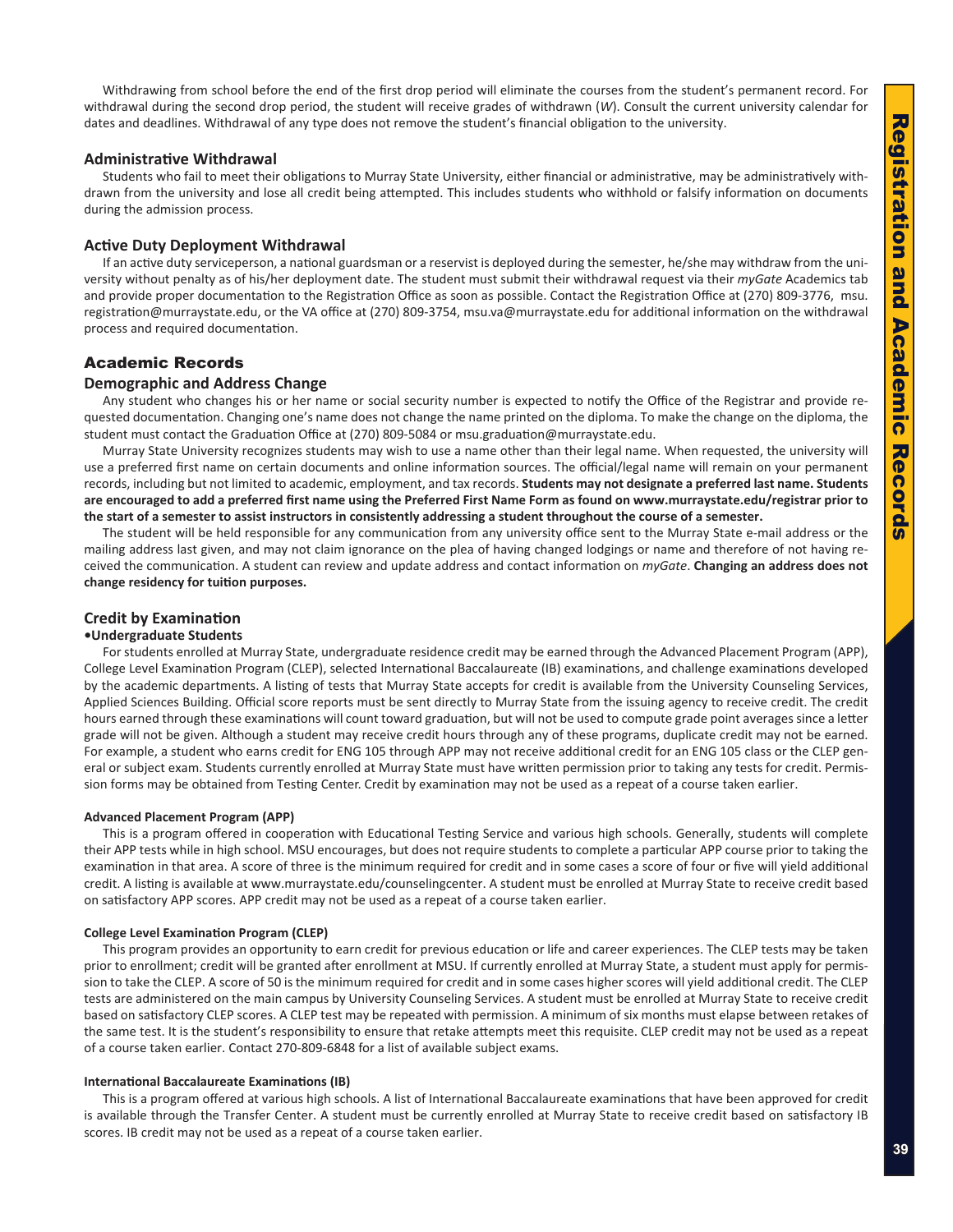# <span id="page-5-0"></span>**Departmental Challenge Examinations**

A student must be currently enrolled at Murray State University to receive credit for a departmental challenge examination. All requests for departmental challenge examinations must be approved by the chairman of the department offering the course. **All costs connected**  with a particular examination must be met by the student prior to the testing date. A per credit hour fee is assessed for each course. A department may adopt a standardized examination available from outside the university or develop a departmental proficiency examination which may be oral, written or both. Students desiring to receive credit by departmental challenge must register and pay for the challenge exam on *myGate*. It the student passes the exam, the department will send the approval to the Office of the Registrar for posting credit to the academic record. Departmental challenge examination credit awarded will be posted to the student's academic record in the semester

- 
- 
- in which the student is enrolled, however, no earlier than the first day of the semester.<br>
A departmental challenge examination may only be taken once.<br>
Departmental challenge credit may not be used as a repeat of a co
	-

# **Military Service Credit**

Refer to the section on Transfer Students in *Undergraduate Admissions* regarding military service credit for undergraduate students.

# **•Graduate Students**

Murray State University does not grant graduate-level credit for correspondence courses, portfolio-based experiential learning, chal lenge examination or any national testing-for-credit in any course.

### **Military Service Credit**

Contingent on the approval of the graduate advisor, the collegiate graduate coordinator, and Graduate Admissions, six hours of gradu ate credit may be accepted toward a master's degree for completion of U.S. Military Command and General Staff College.

# **Grades**

All final grades are processed and posted to students' academic record at the conclusion of each semester. Students can view their aca demic record on *myGate*/Academics tab. Mid-term grades can also be viewed on *myGate*/Academics tab. Mid-term grades are not posted to the academic record.

The following system of grades is used for the evaluation of course work, with a 4.00 grading scale used to determine grade point average:

- *A* Excellent valued at four points for each credit.
- **B** Good valued at three points for each credit.
- *C* Fair valued at two points for each credit.
- *D* Poor valued at one point for each credit.
- *E* Failure, no credit valued at 0 points but counted as GPA hours.
- *P* Passing credit earned credit valued at no points and no hours attempted. (Used for credit by exam and officially approved pass/fail courses as stipulated in the course description section of this *Academic Bulletin*.)
- *AU* Audit no credit. (Requires instructor's approval.)
- I Incomplete computed as non-punitive and converts to an E with punitive value if not completed and changed by published deadlines (see Incomplete Grades section below).
- *R* Deferred grade grade used in restricted instances for specifically approved courses. No credit is given and is not computed as hours attempted. For graduate students, this grade may be given for courses numbered 698, 699, 798, and 799. It will change to a grade of *I* (or an *E* at the department's discretion) if work has not been completed within two years from the time the *R* grade is given.
- W Dropped or withdrawn no hours attempted and no quality points. (May only be assigned to eligible students who have officially dropped courses or withdrawn from Murray State by published deadlines.)
- *NR* Not reported grade used when the instructor has not submitted final grades by the deadline. No credit is given and is not computed as hours attempted.
- *IP* In progress grade used in restricted approved instances. Computed as non-punitive.

**Students may not submit missed work, make changes to already submitted work, nor complete additional assignments in order to change a grade of** *A, B, C, D***, or**  *E* **once the grade has been recorded.**

### **Incomplete Grades**

A **grade of**  *I* (incomplete) is assigned when a student is unable to complete a small portion of all class assignments for reasons beyond the student's control and the reasons are satisfactory to the instructor. A student who receives an *I* grade must complete the work and the instructor must submit the grade **by mid-term of the fall or spring term** immediately following the term in which the *I* was received. *I* grades received in the fall and winter must be completed and grades submitted to the Office of the Registrar by March 15 of the following spring term; spring and summer *I* grades, by October 15 of the following fall term. (*Degree pending students should see the note below.*) Students completing class assignments with the intent to change the *I* to a passing grade should not re-register for the course.

Should the student fail to complete the course within the designated time period, the *I* will be converted to a grade of *E* and the GPA will be recalculated. **This may change academic standing, including dean's list honors.**

Once a grade of *I* has been converted to an E, the grade will not be changed to a passing grade. After a grade of E has been assigned, the student must register and pay for the course in a future semester in order to receive the credit. Re-registering for the course will not prevent the **original** I grade from being changed to an E after the deadline has passed.

NOTE: If a student is pending a degree, incomplete grades must be changed **within five (5) weeks** after the semester ends; otherwise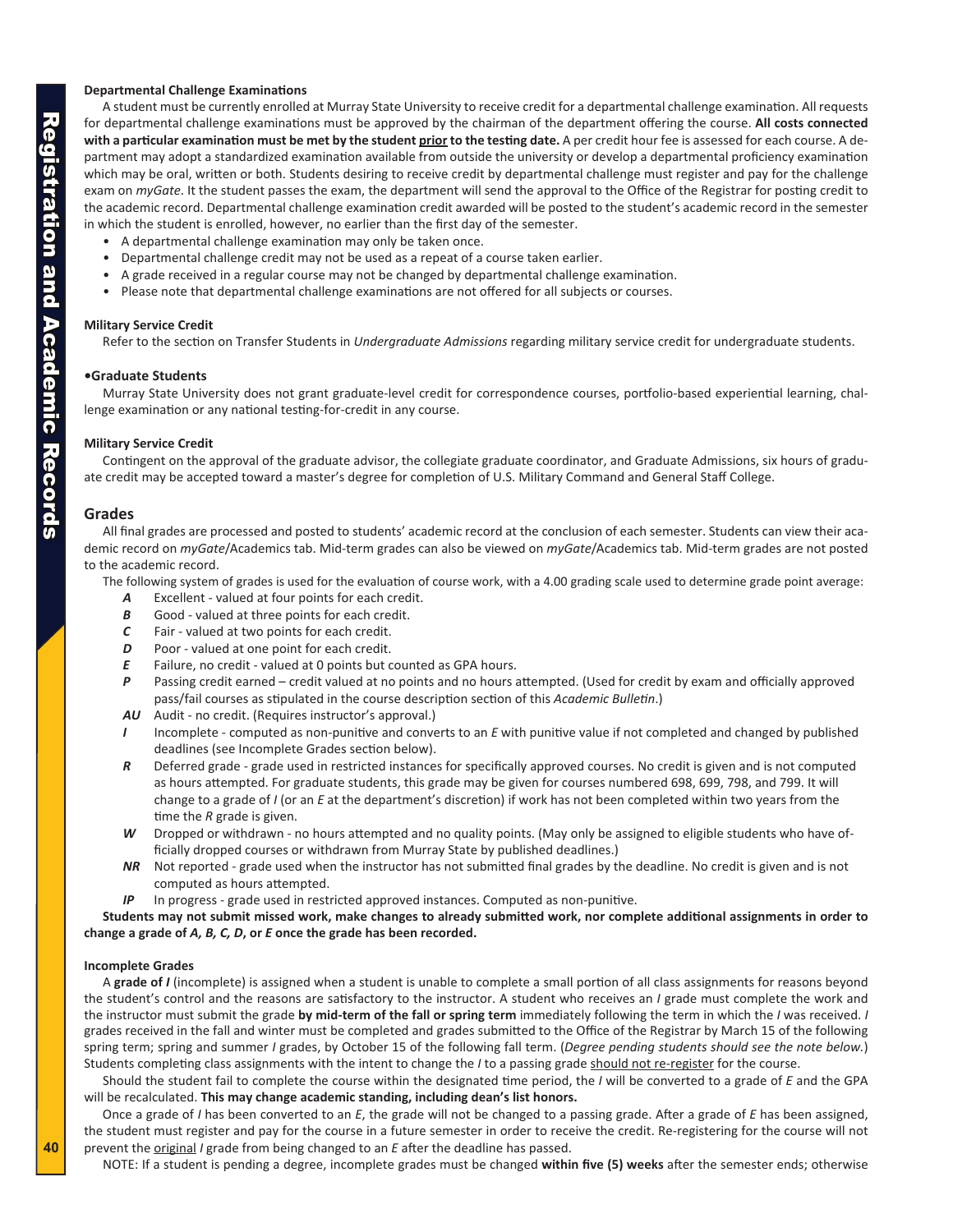<span id="page-6-0"></span>graduation will be delayed until the next semester, with the deadline of completing work for the incomplete of October 15 for spring and summer grades and March 15 for fall and winter grades, whichever is applicable. (See the Graduation Requirements section in *Academic Degrees and Programs* for additional information.)

#### **Quality Points**

Quality points are earned per credit hour and are used to calculate a student's grade point average. The number of points received for each course is determined by the grade earned and the grading scale used. Since Murray State uses the 4.00 grading system, each credit hour of A receives four quality points; each credit hour of B receives three; each credit hour of C receives two; and each credit hour of D receives one. For example, a student who earns an *A* in a four-hour course will receive 16 quality points.

#### **Grade Point Average**

The grade point average of a student is defined as the ratio of the total number of quality points to the total number of GPA hours, truncated (no rounding) to the second decimal point. For example, a 3.9999 calculation would be recorded as a 3.99 GPA. Institutional GPA (Murray State University coursework), transfer GPA (other institutions' accepted coursework), and cumulative GPAs are posted to a student's transcript and can be found on the Academics tab on *myGate*. For example, a student who earns a grade of B in all courses for a total of 120 semester hours would have 360 quality points and a GPA of 3.00. **A degree GPA is calculated at the time a degree is conferred and recorded. A student's record will not be changed by subsequent coursework after a degree is granted, including repeated courses.**

#### **Grade Change Policy**

Grades are recorded in the Office of the Registrar as reported by the faculty at the end of each term. No grade recorded on the student's record may be changed except upon a written statement signed by the instructor certifying an error in reporting had been made.

When an error is made in reporting a grade, the instructor may make the necessary change in the Office of the Registrar within the first 20 days of the semester following the recording of the grade. A grade will not be changed after a degree is conferred. **Students may not**  submit missed work, make changes to already submitted work, nor complete additional assignments in order to change a grade of *A*, *B*, *C, D,* **or**  *E* **once the grade has been recorded.** The policy concerning the changing of *I* grades is addressed earlier in this section.

#### **Dean's List Academic Honors**

Full-time (courses in which a grade of P is received will not count toward full-time status for this purpose) undergraduate students who have attained a term grade point average of 3.50 or above in either a spring or fall semester will be placed on the "Dean's List" for that semester and will appear on the student's record. This requirement must be met at the time grades are posted. Grades changed after the initial posting of grades will not be used for determining Dean's List. Grades of *I* may prevent a student from being placed on the Dean's List. Dean's List information is also displayed under the Academics tab on *myGate*. For press release forms regarding Dean's List Honors, please contact the department of University Communications. The policy concerning degree honors is addressed in the Graduation Requirements section of *Academic Degrees and Programs* .

### **Repeating Courses**

#### **•Undergraduate Students**

An undergraduate student may, for the purpose of raising a grade, enroll in a course for credit no more than three times unless other wise noted in the course description. Only the last attempt will be calculated in the overall GPA and count toward hours earned. Grades of *AU, R,* or *W* do not count toward repeat attempts. Transfer credit is also subject to this policy. Therefore, an equivalent course could 'mark off' a previously earned Murray State course. All attempts and the original grades are recorded on the academic record.

**Note:** Undergraduate students enrolled in coursework from Fall 2009 and beyond will be under the policy stated above. All previous coursework (Murray State or transfer) will be re-evaluated using this policy. Students who received credits or failures in a course since Fall 2009, three or more times with only the first attempt removed from GPA calculation, will now have all but the last attempt removed from the overall GPA. Repeating a course after a baccalaureate degree has been conferred will not mark off a previous grade.

#### **•Graduate Students**

Repeating a graduate course does not remove the original grade received in the course. All graduate level grades remain on the aca demic record. In calculating grade point averages, a repeated course shall be considered an additional course. If a graduate student takes a course at Murray State and chooses to repeat that course at another institution, permission from the student's graduate advisor and collegiate graduate coordinator must be secured. A repeated transfer course is added to the student's degree GPA calculation. A course substitution form must be forwarded to the Graduation Office in Sparks Hall to document departmental approval of transfer credit.

# Minimum Academic Standards

### **Outcomes Assessment**

 Outcomes assessment, while not having impact on a student's grade point average or graduation status relative to the student's test performance, is nonetheless a required activity.

#### **Academic Standings**

### **•Undergraduate**

### **Academic Good Standing**

Students who are not on warning, probation, or academic suspension or dismissal are considered in good standing. If a student is not in good standing but requests that a verification of good standing be sent to another institution, the verification will state that the student is eligible to re-enroll if applicable.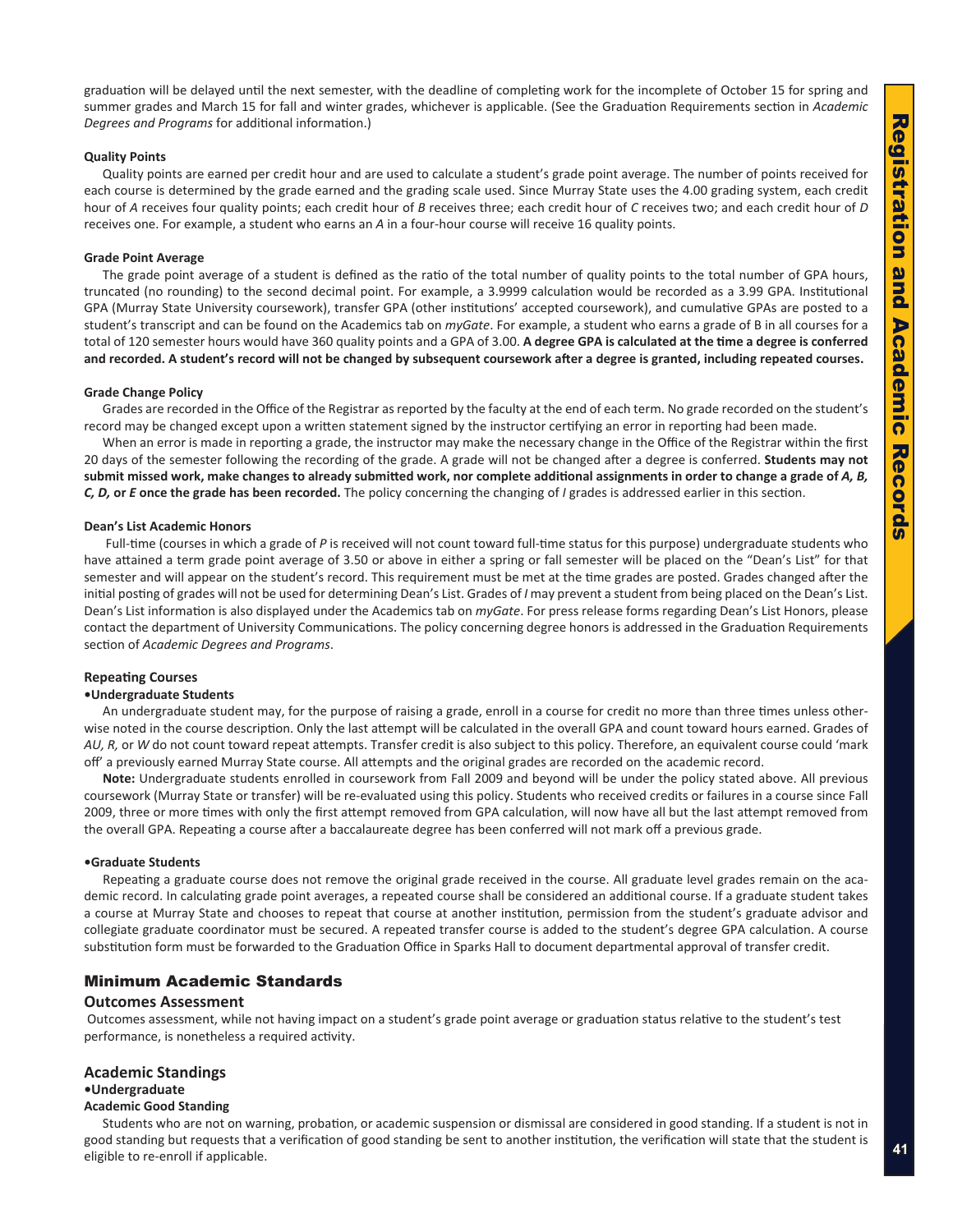<span id="page-7-0"></span>Undergraduate students are expected to maintain at least a 2.00 cumulative grade point average (GPA). The conditions and actions described below pertain to undergraduate students whose GPAs fall below 2.00.

# **Academic Warning**

A student will be on academic warning when his or her cumulative GPA is less than 2.00 but is at or above the values listed below for the number of GPA hours the student has attempted. A student on academic warning may enroll for a maximum of 16 credit hours during a fall or spring term.

# **Academic Probation**

A student will be on academic probation when his or her cumulative GPA is less than the value listed below for the number of GPA hours the student has attempted.

| <b>GPA Hours Attempted</b> | <b>Cumulative GPA</b> |
|----------------------------|-----------------------|
| $1 - 32$                   | 1.50                  |
| $33 - 64$                  | 1.70                  |
| $65 - 79$                  | 1.90                  |
| 80 or more                 | 2.00                  |

An undergraduate student will be placed on Academic Probation at the end of the first grading period in which his/her cumulative GPA falls below the appropriate threshold listed above. A student on probation may register for a maximum of 16 hours during a fall or spring term.

### **Academic Probation Continued**

A student who does not meet the cumulative GPA threshold listed above for his/her GPA hours attempted, but earns a term GPA of at least 2.00 for the probationary semester will remain on probation and may register for a maximum of 16 hours during a fall or spring term.

#### **Removal from Probation**

A student will be removed from probation after the probationary semester by reaching or exceeding the appropriate cumulative GPA threshold listed above. Failure to do so will result either in Continued on Probation or Academic Suspension.

#### **Academic Suspension**

An undergraduate student will be suspended from the University following a probationary semester in which he or she does not meet the criteria for continued on probation or removal from probation (see above). A student suspended for the first time may not re-enroll until one succeeding (fall or spring) term has passed. Academic Suspension is noted on the academic record. An undergraduate student who receives a second academic suspension may not re-enroll for two calendar years. An undergraduate student who receives three or more academic suspensions will be indefinitely dismissed from the University. **Being reinstated does not remove prior academic standings from a student's academic record.**

### **•Graduate**

#### **Graduate Academic Probation**

When graduate students have completed nine or more semester hours of graduate course work with a grade point average of less than 3.00, they may be placed on academic probation and are subject to dismissal from their program(s). These are the minimum university regulations governing scholastic probation for graduate students. Each college/school may set additional requirements for academic proba tion in its graduate programs.

# Academic Second Chance (Undergraduate)

Academic Second Chance (ASC) is an appeal procedure for an undergraduate student to request academic forgiveness for their courses. It applies to one or more semesters within which a student earned grades lower than a C. If approved, the requested terms would be excluded when calculating the student's grade point average. No courses taken during the semesters approved for ASC would apply toward requirements for a degree.

A student who wishes to petition for ASC must have been separated from all institutions of higher learning for a minimum of two con secutive calendar years. (Ex: Grades earned in May 2016 would require the student to be separated until May 2018.) If a student withdrew from a semester and the withdrawal appears on their transcript, the student is considered "enrolled" during that term.

An ASC request form may be submitted by an enrolled student after the student has reentered Murray State University and has earned a minimum of 12 new degree credit hours at Murray State University with a minimum GPA of 2.50 on all hours since re-enrolling. ASC re quests are only valid for the student's first baccalaureate degree. The ASC request form must be submitted to the Office of the Registrar, specifying the terms for which ASC is requested.

ASC courses remain a part of the transcript with a notation that academic second chance has been applied and those grades are not included in GPA calculations. If a course excluded by ASC was used as a repeat of an earlier course, the original course which had been excluded from grade point average consideration due to the repeat policy will be reinstated into the GPA as though it had never been re peated. ASC may impact VA education benefits awarded during those terms. Prior to ASC request, please contact the VA office.

The new GPA is the official GPA of the university. Students need to be aware that some schools, agencies, academic areas, organizations, and scholarship programs may not recognize or allow ASC. **ASC may be declared only once and may not be revoked. ASC does not remove prior academic standings from a student's academic record.**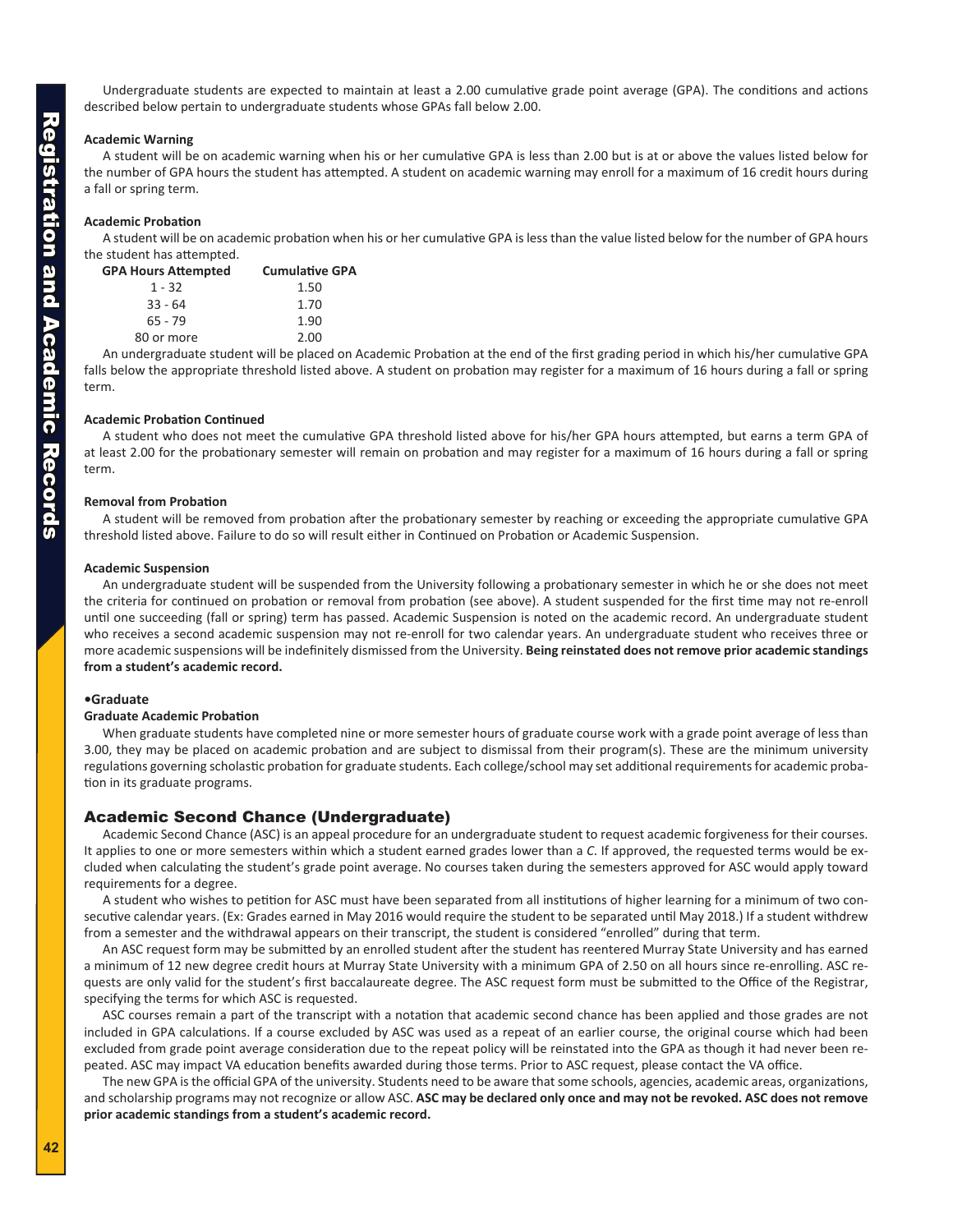# <span id="page-8-0"></span>Academic Appeals

# **Suspension Appeal**

A student who has been academically suspended or dismissed may request reinstatement for the following semester by submitting an Academic Suspension Appeal Form with supporting documentation to the Office of the Registrar for special consideration if the student feels there were extenuating circumstances beyond his/her control which led to the suspension or dismissal. The Academic Suspension Ap peal Form can be found on the Office of the Registrar website at www.murraystate.edu/registrar. Submitted academic suspension appeals will be heard by the Academic Appeals Board in May, August, and January. All appeals must be on file at least seven days before the first day of the semester for the appeal for reinstatement. **Being reinstated on academic probation does not remove prior academic standings from a student's academic record.** The decision of the Academic Appeals Committee is final.

# **Grade Appeal**

Murray State University recognizes that differences of opinion or interpretation may arise between students and faculty members regarding the assignment of course grades. The university urges the student to first seek resolution through informal discussion with the appropriate faculty member. The following policy has been adopted as a formal avenue for the resolution of a student grievance or appeal, in the event that such differences cannot be resolved informally. The university recognizes the right of a student to present a grievance to an established committee and to have that grievance considered on its merit by an expeditious and orderly process. It should be noted that situations involving academic misconduct should be directed to the University Judicial Board.

### **Definitions**

**Complainant:** one who files a grievance, complaint or appeal within the scope of this policy.

**Respondent:** one against whom a grievance is filed.

**Days:** counted when classes or exams are scheduled.

Faculty: all persons, whether full or part-time, who are responsible for, assist in, or administer the instructional program. (See Sec. 2.1 of the Faculty Handbook for a complete definition.)

**Grievance:** a written allegation or complaint that there has been a violation, misinterpretation, or improper application of existing policies, rules, regulations, practices, and/or procedures which a student believes to be unfair, inequitable, or a hindrance to that student's effective performance.

**Limitations.** *A grievance by the student must be initiated with the instructor within the first twenty (20) days of the semester immediately following the term during which the incident of grievance is alleged to have occurred, exclusive of summer session.* Informal discussions with the appropriate chair and dean must take place within ten (10) days of the initial discussion with the instructor. Any special circumstance or request involving the time limitation set forth above will be considered and evaluated by the appropriate academic dean. Documentation of any revision of the time limitation will be included with the grade appeals form. **Under no circumstances will an appeal of a grade be accepted after one year from the end of the semester in which the grade was received.**

A faculty member has the responsibility to retain all course material and/or records not left in the student's possession which contribute to the final course grade. These materials must be kept for the 20-day period of the following semester during which a student may appeal a grade, or in the event of an appeal, until conclusion of the appeal process.

# **Procedures**

**Step 1:** Before a formal grievance may be filed with the Academic Appeals Board, the complainant should first seek resolution through informal discussion with the instructor. In the event that the instructor is a teaching assistant, the faculty supervisor should also be present during these discussions.

Step 2: Should the matter not be resolved to the satisfaction of the complainant, informal discussion should be sought with the appropriate department chair. In the event that the chair is the respondent of the grievance, informal discussion will be held with the academic dean.

**Step 3:** Should the informal discussions as outlined above not prove satisfactory to the complainant, informal discussion should be sought with the appropriate academic dean, if the dean has not been previously consulted.

**Step 4:** Once all means of informal resolution on the collegiate level have been exhausted, **the complainant should present a completed grade appeal form with supporting documentation to the Registrar within fifteen (15) days of the initial discussion with the instructor.** Grade appeal forms are available in the Office of the Registrar, on the Office of the Registrar's website www.murraystate.edu/registrar, and in the office of each collegiate dean.

**Step 5:** The Registrar shall immediately forward the grade appeal form to the chair of the Academic Appeals Board who in turn will notify the faculty member/respondent that a formal grievance has been filed. The faculty member/respondent will be provided a copy of the completed grade appeals form.

Step 6: The chair of the Academic Appeals Board shall convene that committee within twenty (20) days of the receipt of the grade appeals form. (The Academic Appeals Board is defined in Section 1.6.3.1 of the University Committee System.) Prior to the hearing, both com plainant and respondent may elect to choose a university advisor(s) for the purposes of collecting data and/or presenting that individual's position to the board. Complainant and respondent have the right to be accompanied by their advisors during any open meeting of the board at which the board's agenda includes that particular grievance. The board holds the prerogative to call for pertinent testimony from any party involved in the grievance, or any party whom the board believes could clarify the grievance.

Step 7: Unless an extension of time is sought by the board, the written recommendation of the Academic Appeals Board shall be forwarded to the provost for final disposition. Copies of the recommendation and final decision by the provost shall be sent to the appropriate academic dean, the complainant, and the respondent, within ten (10) days of the completion of the hearing, unless notified otherwise. Telephone notification to the complainant of the availability of the recommendation shall fulfill the terms of this requirement. The text of the recommendation and all pertinent testimony and gathered data shall be kept in confidence.

NOTE: If at any point in this process, the student alleges that actions have taken place that may be in violation of Murray State Univer sity Non-Discrimination Policies, this process must be suspended and the matter directed to the Office of Institutional Diversity, Equity and Access.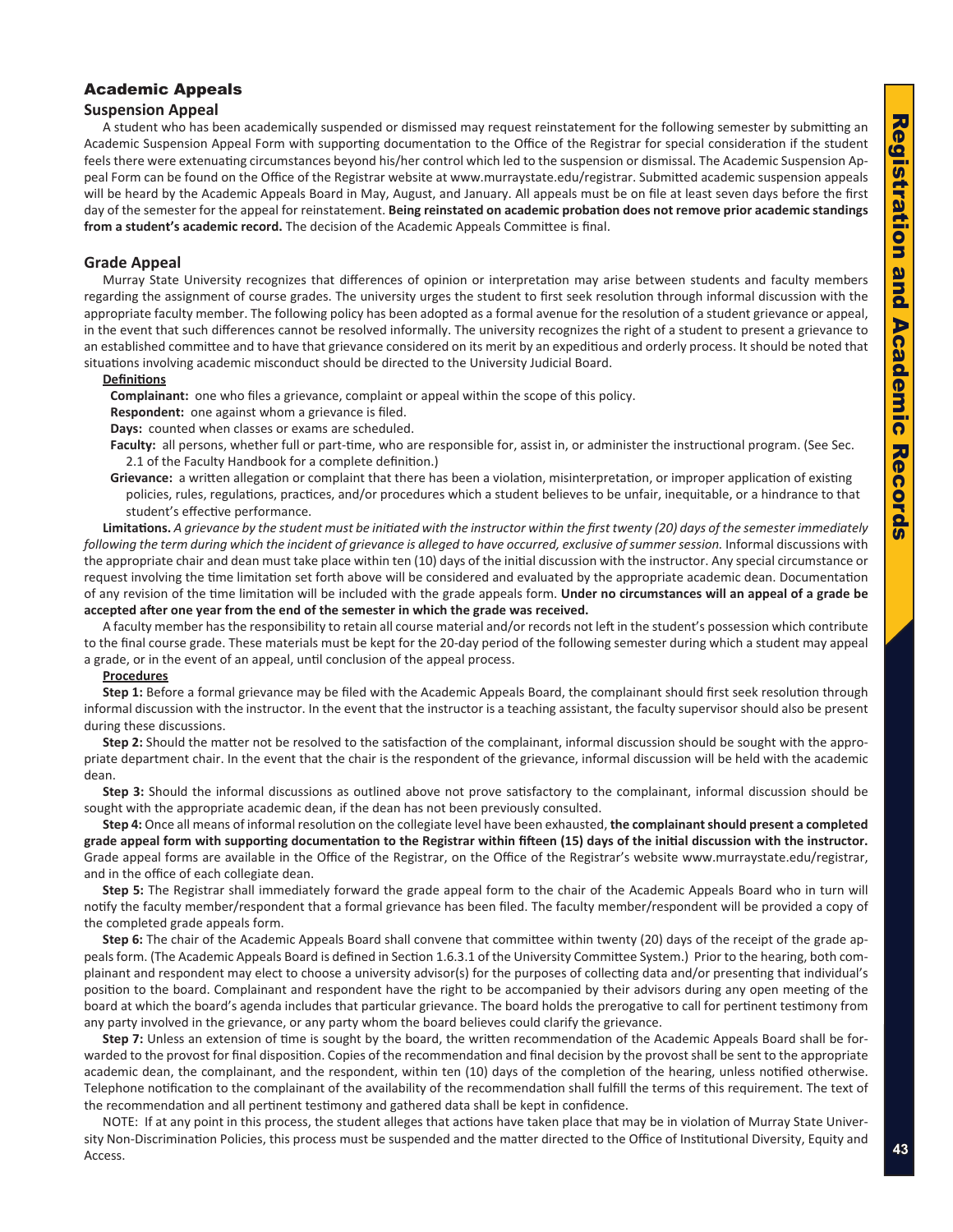# <span id="page-9-0"></span>**Transcripts**

The academic record is the **unabridged** academic history of a student. It contains a chronological academic history of all courses at tempted at Murray State and accepted coursework from other accredited institutions. Grade point averages (GPAs) are recorded for each semester and a cumulative GPA is recorded for each level of coursework (undergraduate, graduate, ESL). If a student earns credit at the same level after completing a degree, the cumulative GPA will reflect all coursework prior to and after the degree was awarded.

For a fee, an official Murray State transcript of a student's **unabridged** academic history will be released at the student's written request and in compliance with existing state and federal statutes pertaining to the release of student academic records. The student may request a transcript for a specific level only (such as graduate-level coursework); otherwise, the student's transcript will contain all levels of atten dance. Transcript(s) cannot be released with only a select course(s) or only a select degree(s). For transcript information, visit www.mur raystate.edu/transcripts or contact the Office of the Registrar via email at msu.transcriptrequests@murraystate.edu. All transcript requests must be ordered online. An unofficial transcript can be viewed on the *Academics* tab of the student's *myGate* account at no charge.

The official academic record is the property of the university. Consequently, the university reserves the right to withhold the release of an official transcript of that record if the student has an obligation to the University (such as debt or incomplete admission). If the university withholds the release of the official transcript for these reasons the student may contact the Office of the Registrar to view his/her academic record; however, he/she will not be permitted to make photographs nor be given or make copies of their academic record. The university reserves the right to maintain the information contained in the permanent record according to established practice and in compliance with state and federal laws.

**Documents received from third parties (including high school and college transcripts, test scores, etc.) are the property of Murray State University. These documents cannot be released by Murray State to other institutions or agencies nor can they be returned to the student. Students needing a copy of their high school transcripts, other school transcripts, test scores, etc., should contact the original source.**

# Enrollment and Degree Verifications

Verification of enrollment, degree, and academic information may be requested on the Academics tab of the student's *myGate* account. Verifications requested through *myGate* are processed the next business day. All other verifications are processed within 2-3 business days. Verifications are not available on demand. For more information, please email msu.verifications@murraystate.edu **.**

# Family Educational Rights and Privacy Act (FERPA)

The Family Educational Rights and Privacy Act (FERPA) affords students certain rights with respect to their education records. These records include:

1. The right to inspect and review the student's education records within 45 days of the day the University receives a request for ac cess. Students should submit to the registrar, dean, head of the academic department, or other appropriate official, a written request that identifies the record(s) they wish to inspect. The University official will make arrangements for access and notify the student of the time and place where the records may be inspected. If the records are not maintained by the University official to whom the request was submitted, that official shall advise the student of the correct official to whom the request should be addressed. Release of such information is at the discretion of the registrar.

2 .The right to request the amendment of the student's education records that are believed to be inaccurate or misleading. The student should write the University official responsible for the record, clearly identify the part of the record they want changed, and specify why it is inaccurate or misleading. If the University decides not to amend the record as requested by the student, the University will notify the student of the decision and advise the student of his or her right to a hearing regarding the request for an amendment. Additional informa tion regarding the hearing procedures will be provided to the student when notified of the right to a hearing.

3. The right to consent to disclosures of personally identifiable information contained in the student's education records, except to the extent that FERPA authorizes disclosure without consent.

The University discloses education records without the student's prior written consent under FERPA exception for disclosure to school officials with legitimate education interests. A school official is a person employed by the University in an administrative, supervisory, aca demic, research, or support staff position (including law enforcement unit personnel and health staff); the University attorney; appropriate community safety and emergency personnel to whom information regarding students is to be provided pursuant to KRS 164.9495; a con tractor, consultant, volunteer, or other person or entity to which the University has outsourced institutional services or functions, and who is limited as to use, maintenance, and re-disclosure of information; a person or company with whom the University has contracted (such as an attorney, auditor, or collection agent); a person serving on the Board of Regents; or a student serving on an official committee, such as a disciplinary or grievance committee, or assisting another school official in performing his or her tasks.

In addition to the above listing, the following groups are specifically recognized as "school officials" within the definition of FERPA for the limited purpose of receiving at any time listings of names and addresses of students, including in-coming students, and/or student direc tory information: MSU Alumni Association; Murray State University Foundation, Inc; a person or company who performs a service for MSU that serves a legitimate educational interest; authorized representatives of federal or state supported education programs if disclosure is in connection with an audit or evaluation of supported programs or for the enforcement of or compliance with legal requirements that relate to those programs.

A school official has a legitimate educational interest if the official needs to review or receive any education record in order to fulfill his or her professional responsibility or if the service to or for MSU is of a type that MSU would normally perform itself including one which Murray State has outsourced.

As of January 3, 2012, the U.S. Department of Education's FERPA regulations expand the circumstances under which your education records and personally identifiable information (PII) contained in such records — including your Social Security Number, grades, or other private information — may be accessed without your consent. First, the U.S. Comptroller General, the U.S. Attorney General, the U.S. Sec retary of Education, or state and local education authorities ("Federal and State Authorities") may allow access to your records and PII with -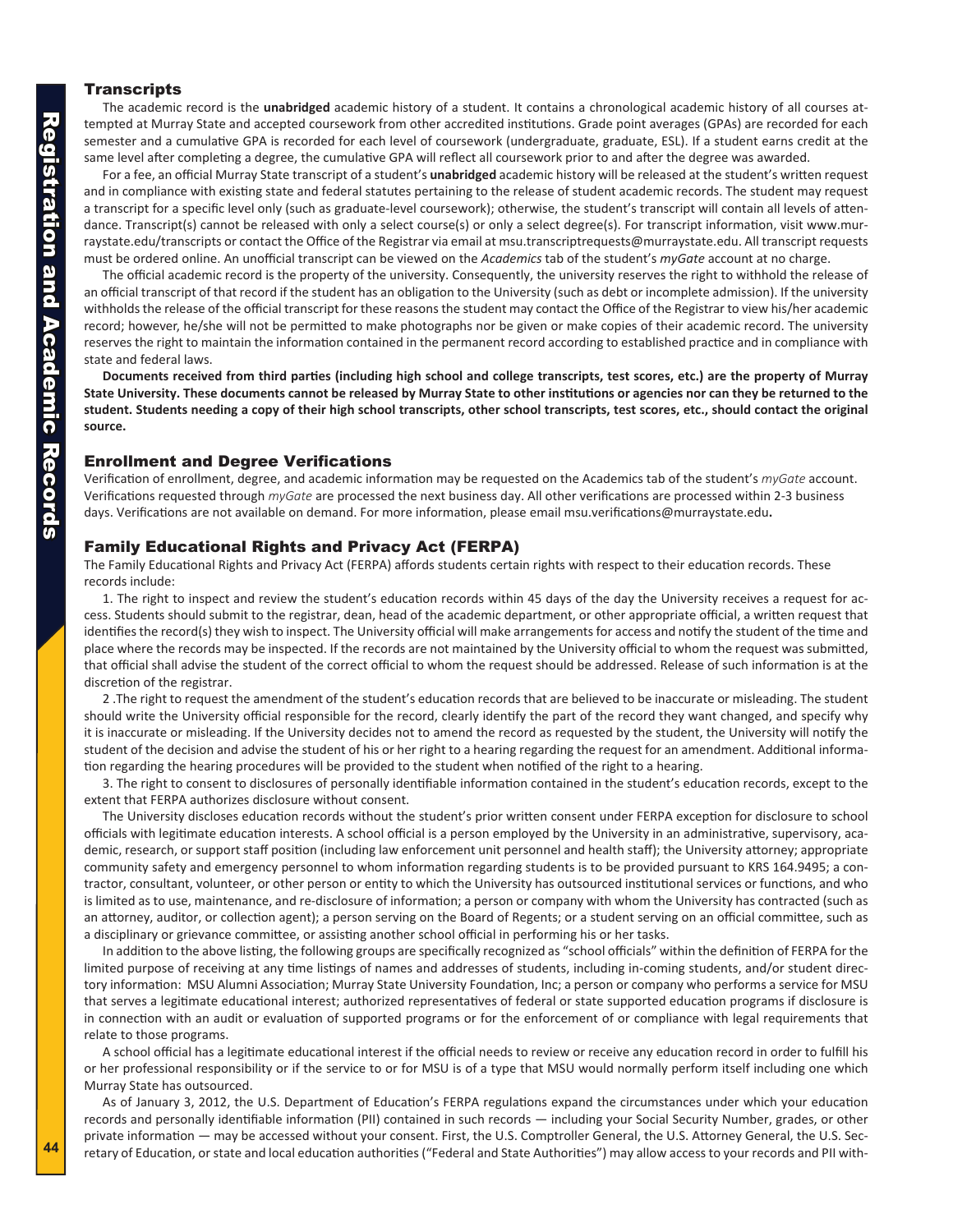<span id="page-10-0"></span>out your consent to any third party designated by a Federal or State Authority to evaluate a federal- or state-supported education program. The evaluation may relate to any program that is "principally engaged in the provision of education," such as early childhood education and job training, as well as any program that is administered by an education agency or institution. Second, Federal and State Authorities may allow access to your education records and PII without your consent to researchers performing certain types of studies, in certain cases even when we object to or do not request such research. Federal and State Authorities must obtain certain use-restriction and data security promises from the entities that they authorize to receive your PII, but the Authorities need not maintain direct control over such entities. In addition, in connection with Statewide Longitudinal Data Systems, State Authorities may collect, compile, permanently retain, and share without your consent PII from your education records, and they may track your participation in education and other programs by linking such PII to other personal information about you that they obtain from other Federal or State data sources, including workforce develop ment, unemployment insurance, child welfare, juvenile justice, military service, and migrant student records systems.

FERPA allows the institution to routinely release information defined as "directory information." The following student information is in cluded in the definition of directory information: the student's name, addresses, telephone listings, campus e-mail address, date and place of birth, field(s) of study, photograph, participation in officially recognized activities and sports, weight and height of members of athletic teams, dates of attendance, enrollment status (including full-time, part-time, not enrolled), degrees (pending and received), awards or honors received and the most recent previous educational institution attended. When a student wants the directory information to remain confidential, an official request form must be completed in the Office of the Registrar. That request remains in force until such a time as a formal written statement is received from the student rescinding that request.

Murray State will release directory information to school officials or others with a legitimate educational interest.

4. The right to file a complaint with the Family Compliance Office of the United States Department of Education concerning an alleged failure by Murray State University to comply with the provisions of FERPA.

a) The complaint must contain specific allegations of fact giving reasonable cause to believe that a FERPA violation has occurred. A com plaint does not have to allege that a violation is based on a policy or practice at MSU.

b) To be timely, a complaint should be submitted to the Family Compliance Office within 180 days of the date of an alleged violation. The Family Compliance Office may extend the time limit for good cause shown.

c) The complaint may be filed at: Family Compliance Office, U.S. Department of Education, 400 Maryland Ave, S.W., Washington D.C., 20202.

Students may choose to release non-directory (confidential) information to certain individuals by completing the *Consent to Release Student Information* process on their *myGate*. Non directory information cannot be released via phone or email to anyone, including the student without consent on *myGate*. A photo ID is required to release non directory information to the student in person.

# Veterans Affairs

The mission of Murray State's Office of Veterans Affairs is to assist the student veteran with the successful transition from military to university campus life. The Office of Veterans Affairs and the School Certifying Official (SCO) are located at 107 Sparks Hall. To contact the SCO, please call 270-809-3754 or email msu.va@murraystate.edu. VA education benefit-eligible candidates should contact the SCO imme diately concerning general procedures and documents required to complete enrollment certification with the VA regional office. This will help ensure prompt payment of education benefits.

A Veteran Student Organization is available to all service members and veterans, as well as a Veterans Lounge located in Room 300 of Alexander Hall. Contact the Office of Veterans Affairs for more information. The primary means of communication between the Office of Veterans Affairs and students receiving VA education benefits is via MSU Racermail.

For more information pertaining to requirements and eligibility of various VA education benefits and chapters of benefits can be found on the U.S. Department of Veterans Affairs GI Bill® website at http://www.benefits.va.gov/gibill/. The U.S. Department of Veterans Affairs and/or the U.S. Department of Defense determine all eligibility for Veteran education benefits.

# Military Federal Tuition Assistance

#### **Post 9/11, (Chap. 33) Yellow Ribbon Program**

Murray State University participates in the U. S. Department of Veterans Affairs Post 9/11, Chap. 33 Yellow Ribbon Program.

If tuition and fee charges exceed the in-state tuition and fee amounts payable under the Post-9/11 GI Bill while the student is enrolled at Murray State University, additional funds may be available through the Yellow Ribbon Program. Institutions of higher learning that enter into a Yellow Ribbon Program Agreement with VA will choose the amount of funds they will contribute toward tuition and fees. VA will match that amount and issue payment directly to the institution on the student's behalf.

Only veterans, or their designated transferees, entitled to the maximum benefit rate may receive this funding. Active duty service mem bers and their spouses are not eligible for this program. However, some child transferees of active duty service members may be eligible if the service member is qualified at the 100% rate. Therefore the student may be eligible if:

•Service member served an aggregate period of active duty after September 10, 2001 of at least 36 months.

•Service member was honorably discharged from active duty for a service connected disability and you served 30 continuous days after September 10, 2001.

•Student is a dependent eligible for Transfer of Entitlement under the Post-9/11 GI Bill based on a veterans service under the eligibil ity criteria listed above.

#### **In-State Tuition**

Kentucky Administrative Regulation 13 KAR 2:045 allows eligible Veterans of the U.S. Armed Forces and their dependents to receive instate tuition rates. Section 7 of this KAR specifically states: "...A person eligible for benefits under the federal Post-9/11 Veterans Educational Assistance Act of 2008 (38 U.S.C. 3301 et seg.) or any other federal law authorizing educational benefits for veterans shall be entitled to Kentucky resident status." For more information concerning this KAR and for verification of eligibility, please contact Murray State's Office of Veterans Affairs at 270-809-3754, or email at msu.va@murraystate.edu.